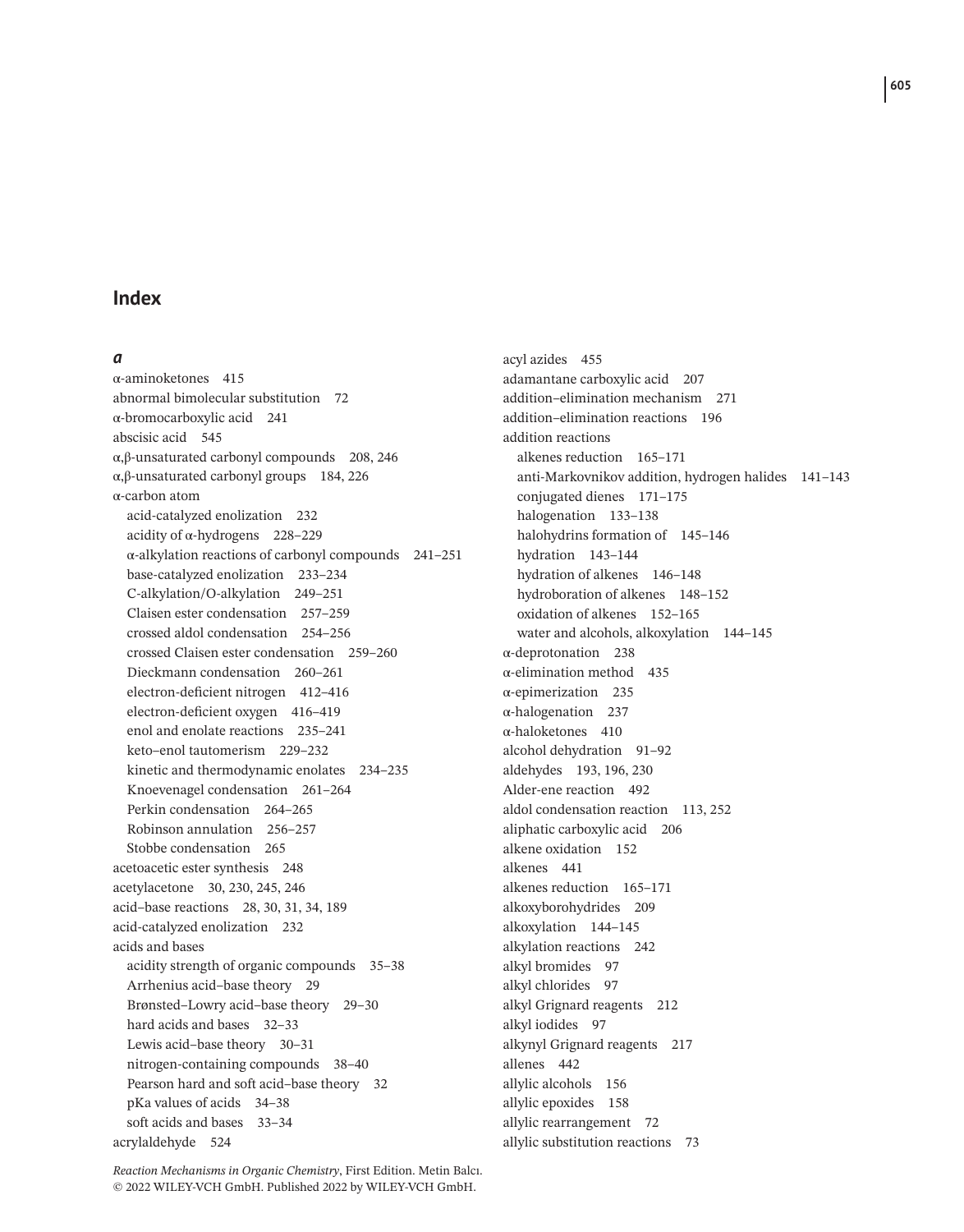allylic systems 71–73 1,2-aminoalcohols 396 1-aminobenzotriazole 364 ammonia 38 anchimeric assistance 75, 398 anhydrides 338 aniline 39 annulenes [10]annulene 305–307 [12]annulenes 307 [14]annulenes 308 azulene 311–312 cyclobutadiene 303–305 defined 303 dioxo-anti[14]annulene 308–310 fulvalenes 313–314 fulvenes 313 heptalene 312–313 1,7-methano[12]annulene 307–308 octalene 312 pentalene 311 *trans-cis-cis-trans-cis* 305 X-ray structural analysis 308 antarafacial bond formation 517 antarafacial shift 526 anthracene endoperoxide 491 antiaromatic 285 antibonding orbitals 514 *anti*-elimination 112 *anti*-Markovnikov addition 478 *anti*-periplanar conformation 103, 118 anthracene 368 α-pyrone 509 arenediazonium ion 356–357 aromatic azo-compounds 357 aromatic carboxylic acids 206 aromatic compounds 281, 284 acyclic unsaturated compounds 285 antiaromatic 287 benzene, structure and discovery of 281–284 cyclooctatetraene 285 defined 284 heteroaromatic compounds five-membered ring 315–323 seven-membered ring 330–333 six-membered ring 323–330 three-membered ring 314–315 homoaromaticity 291–292 Li-NMR 290–291 magnetic susceptibility 289–290 Möbius aromaticity 293–294 molecular orbitals of 287–288 NICS method 291

nonaromatic 287 nonaromatic compounds 286–287 nucleophilic aromatic substitution reactions 357 polycyclic aromatic compounds 365 structural evidence for 289 thermodynamic and aromatic resonance stabilization energy 288–289 triple bond electrons 285 aromatic endoperoxides 491 aromatic ions 294 antibonding molecular orbitals 300 cyclobutene 296 cyclobutenyl dianion 296 1,3,5-cycloheptatriene 298 cycloheptatrienyl cation and cycloheptatetraenyl anion  $299$ cyclooctatetraene (COT) 300 cyclooctatetraene dianion 302 cyclopentadiene 298 cyclopentadienone 297 cyclopropene 295 1,2-diphenyl-3,4-bis(trimethylsilyl)-cyclobutenyl dianion 296 1,3-diphenyl-2,4-bis(trimethylsilyl)-cyclobutenyl dianion 296 hydride exchange reactions 299 5-iodocyclopentadiene 297 tetraphenylyclopentadienone 298 aromatic stability 283 aromatic sulfonation 44 Arrhenius acid–base theory 29 aryl halides 574 α-silylcarbanions 227 α-substitution product 44 asymmetric environment 58 asymmetric ester hydrolysis 273 asymmetric hydroboration 151 asymmetric induction 155, 215 atom-abstraction reaction 472–475 axial hydrogens 106 azides 449, 453 1,1-azobis(cyclohexanecarbonitril) (ABCN) 480 azobisisobutyronitrile (AIBN) 471 azoisobutyronitrile radical 475 azulene 311–312

### *b*

Baeyer–Villiger oxidation 27, 417, 419 Baeyer–Villiger rearrangement 417  $B_{\text{AT}}$  2 mechanism 271–272 Bamford–Stevens Reaction 432 base-catalyzed halogenation 238 β-carbon atom 116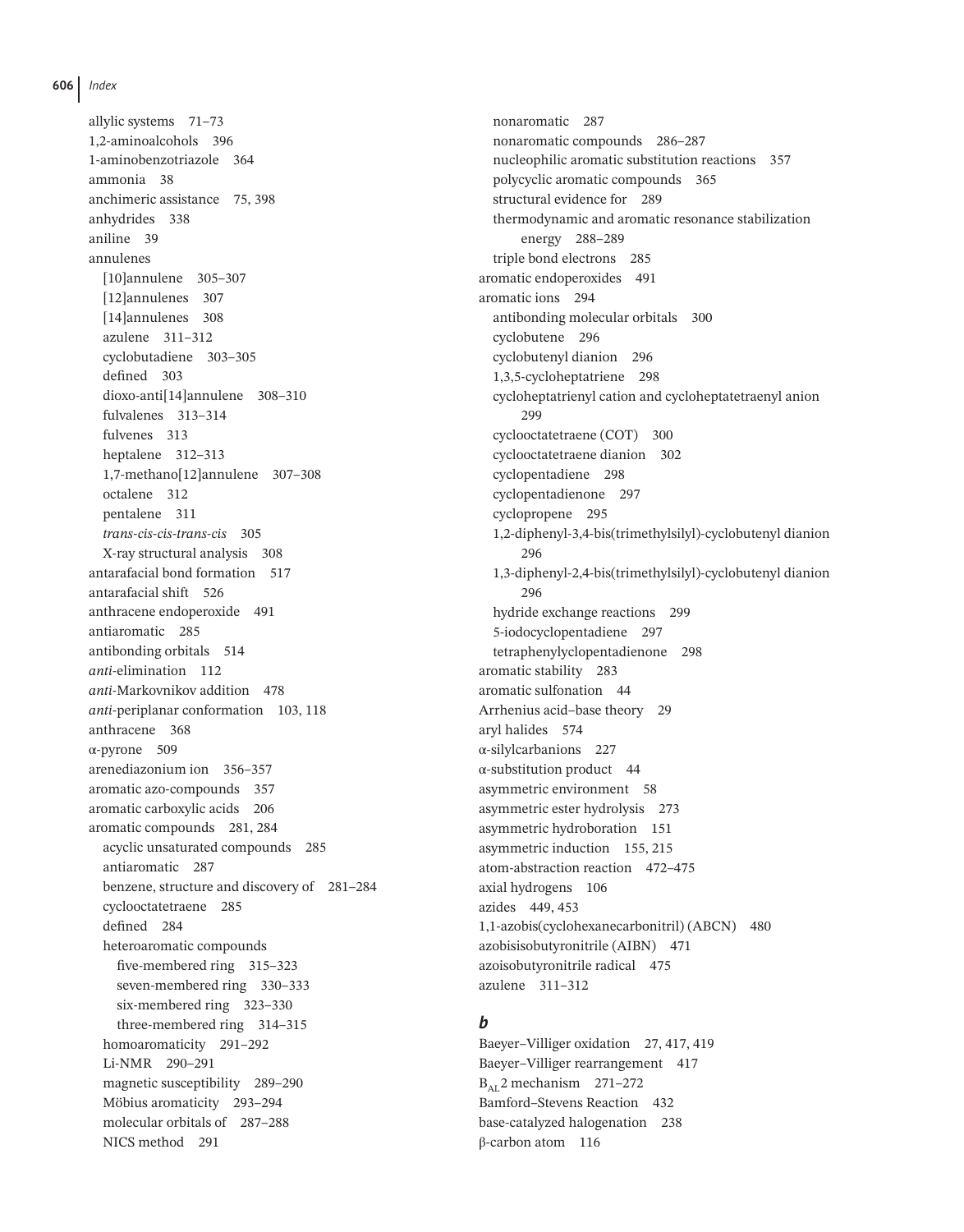Beckmann fragmentation 414 β-elimination 87 benzene activating groups 344–349 Clemmensen reduction 341 deactivating groups 349–352 electrophilic addition reactions 282 electrophilic aromatic substitution 333–334, 352 Friedel–Crafts acylation 338–339 Friedel–Crafts alkylation 339–341 halogenation of 335–336 heat of hydrogenation 283 monosubstituted benzene derivatives 341–344 nitration 336–337 resonance energy of 283 side chain substituents of alkylbenzenes 354–356 arenediazonium ion 356–357 structure 281–284 sulfonation 337–338 benzenoid aromatic compounds 368–373 benzodiazepine-1,3-dione derivative 574 β-esters 249 β-halohydroperoxide 493 β-hydroxyalkenes 121 β-hydroxyketones 243 bicyclic endoperoxides 496 bioluminescence 494 Birch reaction conditions 483 Birch reduction 481–483 β-ketoacid 246 β-ketoaldehyde 249 boat conformation 106 bond lengths 12 borane 150 borirene 314 boron trifluoride 31 β-protons 91, 117, 228 Bredt's rule 123–126 bromine 239 1-bromobicyclo[2.2.2]octane 68 2-bromobutane 468 3-bromobutan-2-ol 399 2-bromo-2-chlorobutane 468 bromocyclohexane 109 1-bromocyclopentane-1,3-dicarboxylic acid 124 1-bromo-1,2-diphenylpropane 103 1-bromo-4-methoxybenzene 546 2-bromo-2-methylbutane 89, 96, 97 3-bromopyridine 325 3-bromopyridine *N*-oxide 328 Brønsted–Lowry acid–base theory 29–30

Brown, H. C. 403 Brown's theory 403 β-substitution product 44 Buchwald–Hartwig coupling reaction 570 butadiene 171, 506, 514 1,3-butadiene 514

# *c*

calciferol 529 carbanions population of orbitals 424  $S_{N2}$  reaction mechanism 425 Sommelet–Hauser rearrangement 427–428 Stevens rearrangement 425–427 Wittig rearrangement 429 carbenes 429, 444 Arndt–Eistert reaction 450–451 carbene insertion 439, 445 cycloaddition reactions 439 cyclopropylcarbene–cyclobutene rearrangement 452 cyclopropylidene–allene rearrangement 451–452 generation 431–438 inductive effect 430 insertion reactions 445 mesomeric effect 430–431 naming carbenes 430  $\pi$  electron-withdrawing groups 431 rearrangement 446 ring contraction 449–450 ring expansion 450 Simmons–Smith reaction 437–438 structure and reactivity of 430 vinylidene–alkyne rearrangement 452–453 Wolff rearrangement 446–448 carbenoids 437 carbocations 31, 90, 381, 384 base-induced nucleophilic rearrangements 408 benzil–benzilic acid rearrangement 412 detection of 388–389 electrophilic addition to  $\pi$  bonds 388 hydride ion affinity (HIA) 385 hydride shift 406–407 hyperconjugation 386 ionization mechanism 387–388 Nametkin rearrangement 406 neighboring group participation, in molecular rearrangement 398–401 nonclassical carbocations 401–405 reactions of 389–412 sp2 hybrid orbitals 384 structure and stability of 384 *t*-butyl carbocation 384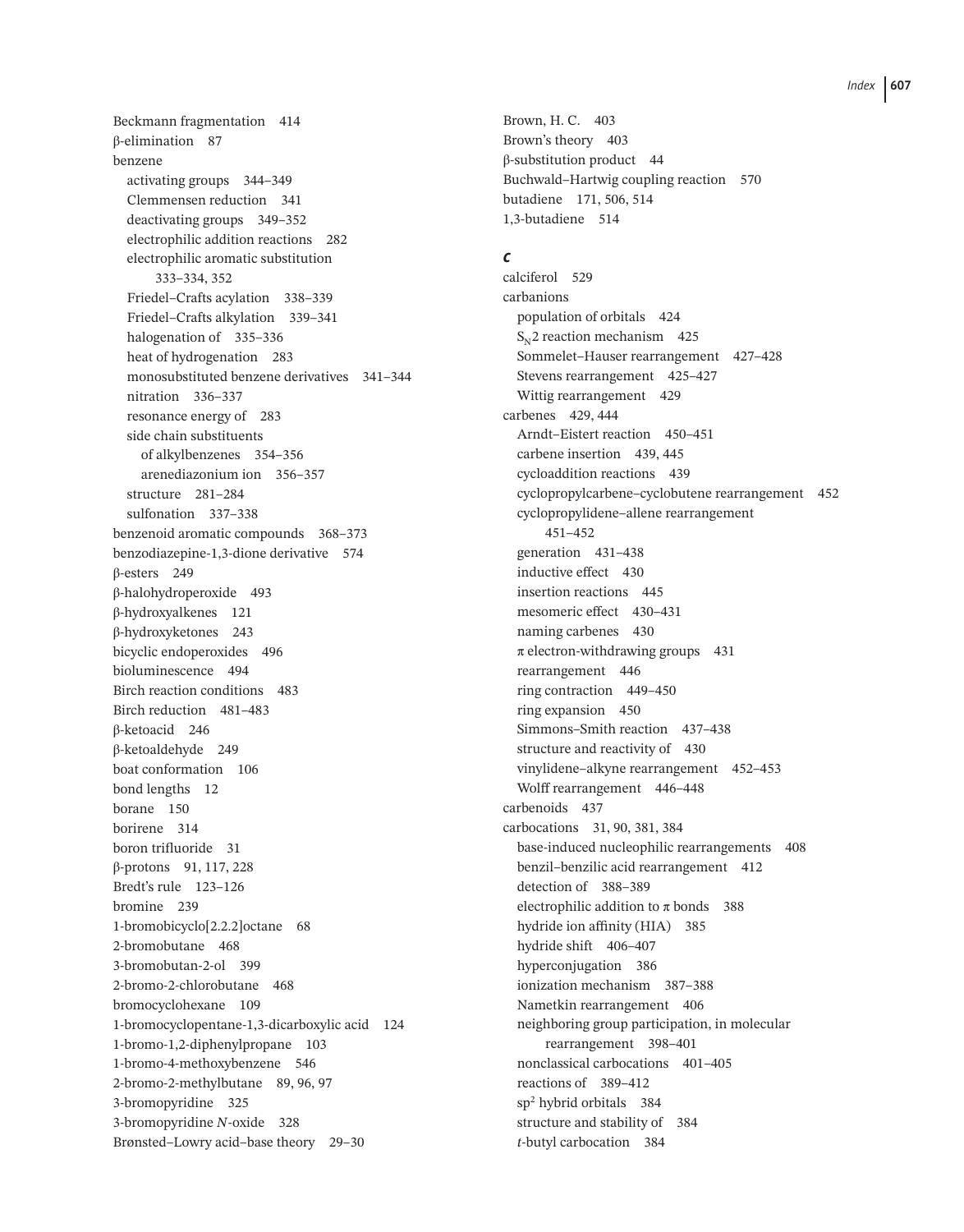carbon sp-hybridization 10–12  $\text{sn}^2$  hybridization 7–10  $sp<sup>3</sup>$  hybridization 4–7 carbon-carbon coupling reaction 537 Grignard reagents 539 Mizoroki-Heck coupling reaction 539 Ullmann reaction 538 Wurtz coupling 538 carbon nanotubes 371 carbonyl compounds 14, 181 carbonyl groups Clemmensen reduction 201 diisobutyl aluminum hydride (DIBAL) 203 hemiacetal formation 190–196 hydration 187–189 Meerwein-Ponndorf-Verley reduction 209–210 metal hydride reduction 201–210 Oppenauer oxidation 209–210 with organometallic compounds reaction 210–218 reactivity of 181–186 sodium borohydride (NaBH<sub>4</sub>) reduction 203-205 Wolff–Kishner reduction 200 with ylides reaction 218–227 carboxylic acids 205, 206 cations 14 chair conformation 105 cheletropic reactions 501 chemical reactions 50 bond polarization 2 covalent bond 2–13 effective collisions 41 inductive effect 2 Lewis acid catalysts 1 mesomeric effect 2 reaction coordinates 41 reaction kinetics 41 chemiluminescence 494 Chichibabin reaction 326, 327 chlorine 239 3-chlorocyclopropene 295 3-chloro-3-methylbut-1-ene 73 3-chloro-2-methyl-2-phenylbutane 90 Chugaev elimination 121–123 cine-substitution 364 *cis*-1,2-dimethylcyclohexane 108 Claisen ester condensation 257–259 Claisen rearrangement 533 Claisen–Schmidt condensation 255 classical carbocations 384 classical resonance theory 386 Clemmensen reduction 201, 341

condensation reactions 196 configuration retention 77 conjugated dienes 171–175 conjugated double bonds 287 conrotatory rotation 503 Cope rearrangement 126, 530 coronene 370 correlation diagrams 512 Criegee mechanism 164 crossed aldol condensation 254–256 crotyl chloride (1-chlorobut-2-ene) 72 cumulenes 12 cyclic 1,3-dithianes 195 cyclic ethers 80 cycloaddition reactions 494, 500 cyclopentadiene 518 Diels–Alder reactions 521 frontier orbital coefficient 522–526 inverse demand Diels–Alder reaction 522–526 secondary orbital interactions 520–521 suprafacial bond formation 517 tetrazine and acetylene 522 tropone 519 [2+2] cycloaddition reactions 493–495 [4+2] cycloaddition reactions 495 cyclobutadiene 285, 303–305 cyclobutanones 184, 450 cyclobutene 296 cyclodeca-1,3,5,7,9-pentaene 286 cycloheptatriene 298, 529 1,3,5-cycloheptatriene 298 cyclohexa-3,5-diene-1,2-diol 193 cyclohexane-1,3-dione 231 cyclohexane system 105 conformation and configuration 105–111 syn-elimination 112 cyclohexanone 231, 243 enolate anion 251 oxime 199 cyclohexa-1,3,5-triene 504 2-cyclohexyl-2-propanol 92 cyclononatetraene 509 1,5-cyclooctadiene 150 cyclooctatetraene (COT) 119, 300, 477, 508 cyclooctatriene 508 cyclopentadiene 297, 298 cyclopentadienone 297 cyclopentanone 231 cyclopentyl carbocation 391 cyclopropanone 188, 408 cyclopropanone mechanism 408 cyclopropene 295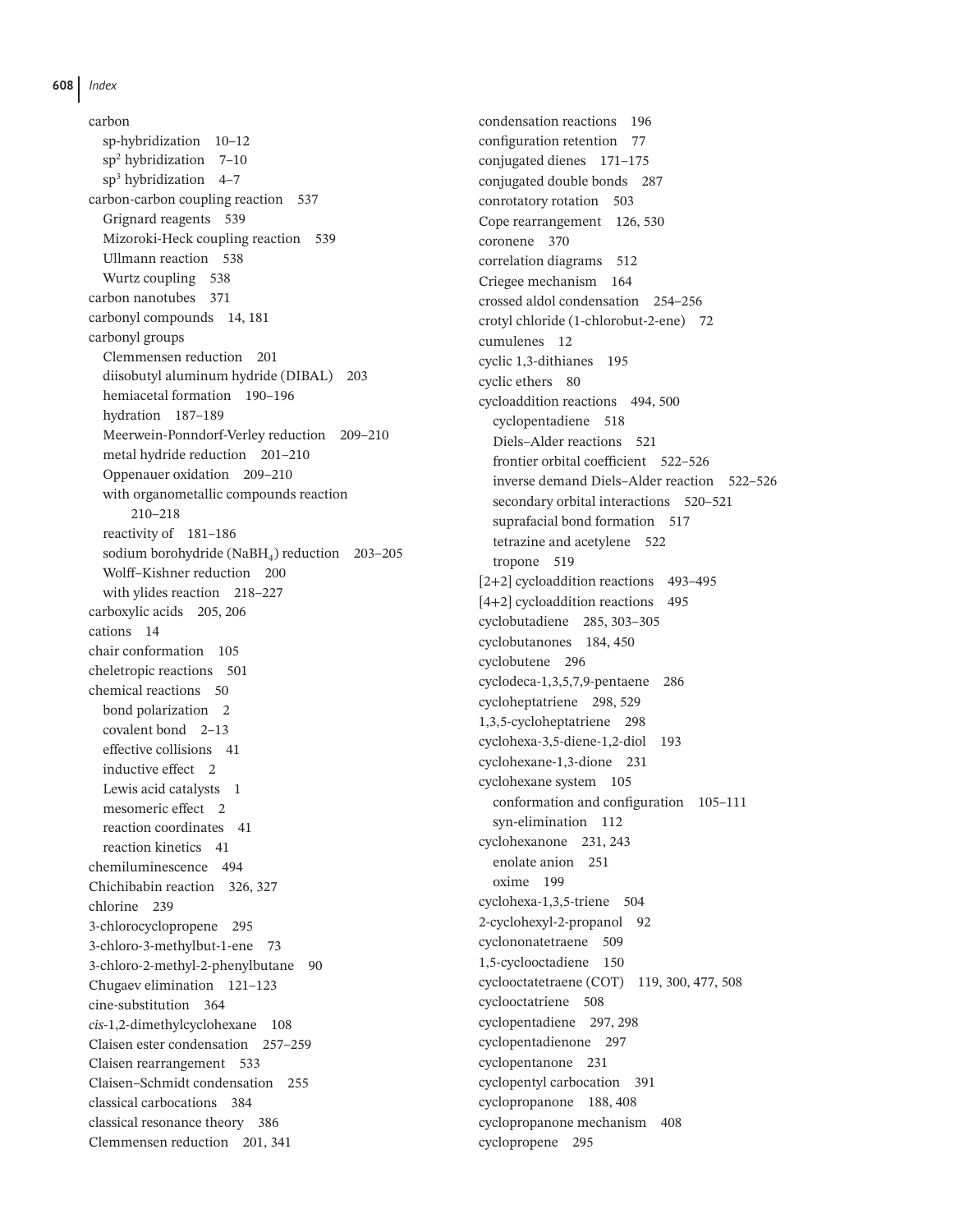### *d*

deactivating substituents 342 degenerate systems 107 dehydrohalogenation 90 delocalization energy 283 deprotonation 241, 258 diacyl peroxides 471 diamagnetic ring current 290 diastereomers 100 1,3-diaxial interaction 107, 108 diazirines 434 diazo compounds 432 diazomethane 434 1,2-dibromobenzene 282 2,5-dibromobenzoquinone 410 2,3-dibromobutane 101 2,2-dibromocyclohexane-1,3-dione 239 1,2-dibromo-1,2-dichloroethane 101 2,3-dibromo-2,3-dimethylbutane 100 1,2-dibromo-1,2-diphenylbutane 104 1,2-dibromo isomers 282 dibromomethylenecyclobutane 453 1,3-dicarbonyl compounds 230, 245, 246, 481 1,3-dicarbonyl substrates 250 2,3-dichloro-5,6-dicyano-1,4-benzoquinone (DDQ) 306 2,2-dichloro-1,1,1-trifluoroethane 114 Dieckmann condensation 260–261, 267 Diels–Alder adduct 410 Diels–Alder reactions 27, 50, 297, 521–526 dienone–phenol rearrangement 398 diethyl tartrate 155 dihalocarbenes 436, 437, 475 dihydroaromates 383 2,3-dihydroxybutane 101 dihydroxylation via pifa 161 Diisobutyl Aluminum Hydride (DIBAL) 203 1,3-diketones 243 dimethoxyethane 250 1,6-dimethoxynaphthalene 266 2,2-dimethoxypropane 193 dimethylamino group 40 1,3-dimethylbenzene 353 2,2-dimethyl-1-bromopropane 392 3,3-dimethylbutan-2-ol 146 3,3-dimethyl-1-butene 146 1,2-dimethylcyclohexane 108 1,2-dimethyl-cyclohex-1-ene 150 dimethyldioxirane (DMDO) 156 4,5-dimethylenecyclohex-1-ene 496 dimethylfulvene 525 dimethylsulfonium methylide 438 2,4-dinitrophenylhydrazine 198 dioxetanes 494

dioxirane 156 1,2-diphenyl-3,4-bis(trimethylsilyl)-cyclobutenyl dianion 296 1,3-diphenyl-2,4-bis(trimethylsilyl)cyclobutenyl dianion 296 1,1-diphenylethane-1,2-diol 395 di-π-methane rearrangement 483–485 di-π-methane systems 485 1,3-dipolar cycloreversions 164 diradicals 486–487 disrotatory ring closure butadiene 514 hexatriene 515 disrotatory rotation 502 1,3-disubstituted benzene derivatives 353 1,3-dithianes 195 double bonds 183

### *e*

eclipsed conformation 99 effective collisions 41 electrocyclic reactions 500, 505 thermal electrocyclic reactions 505–506 Woodward–Hoffman rules 508–512 electron deficiency 468 electron-deficient carbon 383 electron-deficient nitrogen 412 Beckmann rearrangement 413–414 Neber rearrangement 415 Stieglitz rearrangement 416 electron-deficient oxygen 416 electron density 504 electron donation 385 electron spectroscopy for chemical analysis (ESCA) 391 electron spin resonance (ESR) spectroscopy 468 electron-withdrawing effect 238 electrophilic addition reactions 282 electrophilic compounds 14 electrophilic rearrangement 424 electrophilic substitution 328, 330 electrophilic substitution reactions 324 elimination-addition mechanism 363–365 elimination reactions 87 biomolecular elimination reactions 94 anti-periplanar/syn-periplanar conformation 94 cyclohexane system 105 erythro and threo-configurations 100 i-propyl chloride and sodium ethoxide 95 kinetic isotope effect 98 and product distribution 95 second-order reactions and transition state 94 stereochemistry 98–105 Bredt's rule 123–126 α-elimination 87 γ elimination 87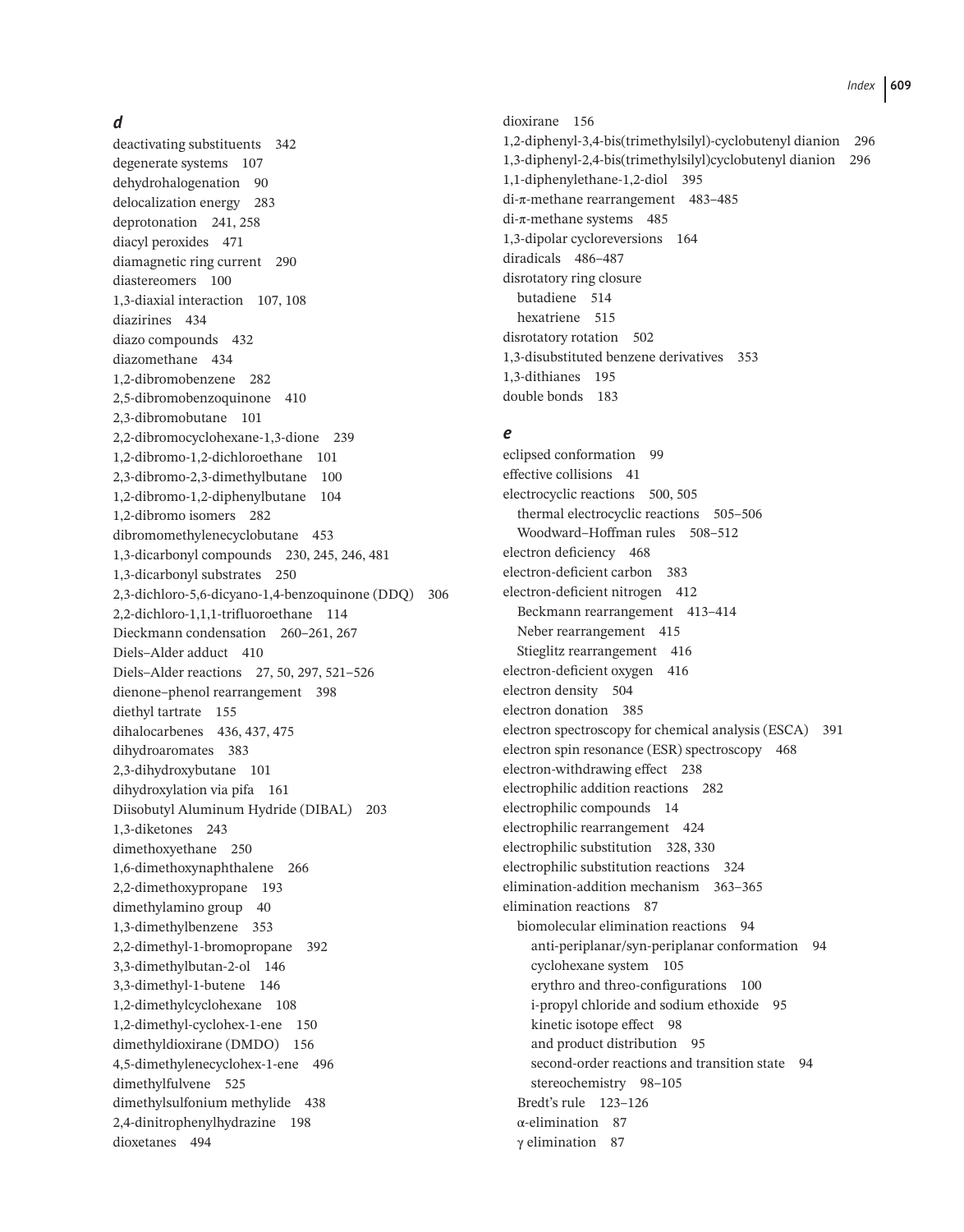elimination reactions (*contd*.) Grob fragmentation 126–128 halogen elimination 114–116 Hofmann elimination 116–119 pyrolytic elimination 119–123 unimolecular conjugate base elimination 112–114 unimolecular elimination reactions alcohol dehydration 91–92 E1 reaction mechanism 88–91 factors 92–94 enamines 196, 198 enantiomers 59 endocyclic 92 *endo* cyclization 478, 479 ene reaction 492–493 enolate anions 34 enzymatic dihydroxylation 162 epoxidation 152, 155 epoxide ring-opening reactions 157 epoxides 80, 82 1,2-epoxy-4,5-dibromocyclohexane 330 equatorial hydrogens 106 *erythro*-1-bromo-2,3-diphenylbutane 104 *erythro*-1-bromo-1,2-diphenylpropane 103 ester hydrolysis 268, 270, 272 ester pyrolysis 120–121 1,2-ethanedithiol 194 ether cleavage 81 ethers 81 ethyl carbocation 390 *exo* cyclization 479

# *f*

Favorskii rearrangement 408, 410, 412 Finkelstein reaction 67 first-order reactions 45 flagpole hydrogens 106 fluorescence 489 formal charge 24 free radicals 468 Friedel–Crafts acylation 338–339 Friedel–Crafts alkylation 339–341 Friedel–Crafts formylation 339–341 Friedel–Crafts reaction 406 frontier molecular orbitals 502–505 fullerenes 372 fulvalenes 313–314 fulvenes 313 furan 319, 320

# *g*

gauche interaction 108 geminal diols 189

generation of carbocations 387 Glaser coupling 537 graphene 371 graphite 371, 372 Grignard reagents 210, 213, 216, 539 Grob fragmentation 126–128

# *h*

half-chair conformation 106 halo-2,4-dinitrobenzene derivatives 359 haloform reaction 239 halogenation 335–336 bromination reactions 134 bromine–bromine bond 134 electron-donating groups 135 stereospecifity of 136 halogens 351 halopyridines 327 hard reagents 209 1*H*-azepine 331 heliolactone 552 Hell–Volhard–Zelinsky reaction 240 hemiacetal formation acid-catalyzed acetal formation mechanism 190 cyclic acetals and synthetic application 191–192 defined 190 in glucose 191 4-hydroxybutanal and 5-hydroxypentanal 191 protecting group 192 Henbest rule 154 heptalene 312–313 heterogeneous catalysts 166 heterolytic bond cleavage 50 hexaphenyltriapentafulvalene 314 hexatriene 504, 515 hexa-1,3,5-triene 505, 507 highest energy-filled orbital (HOMO) 502 Hiyama-coupling reaction 567 Hiyama-Denmark coupling 569–570 organosilicon reagents 568 palladium-catalyzed cycle for 568 Hofmann degradation 116, 119 Hofmann elimination 116–119 Hofmann reaction 116 Hofmann rearrangement 458 homogeneous catalytic reduction 168 homolytic bond cleavage 50, 471 Horner–Wadsworth–Emmons Reaction 223 Hückel's molecular orbital theory 302, 303 Hückel's rule 284, 285, 294, 296, 301, 308 Hunsdiecker reaction 477 hydration 143, 187–189 hydration of alkenes 146–148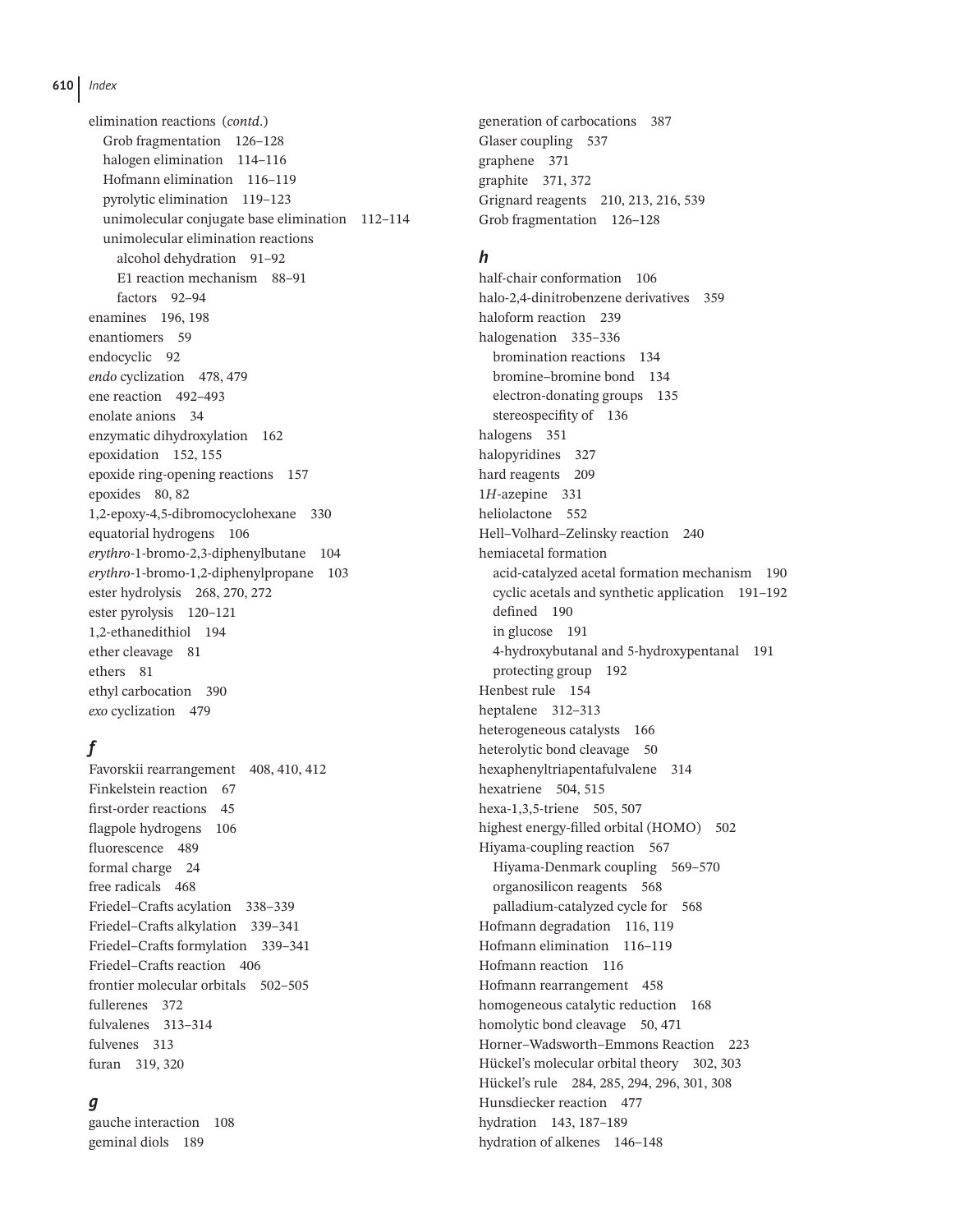hydrazone derivatives 199 hydride ion affinity (HIA) 385 hydride shift 406–407 hydrogenation 165 hydrogen atom 216 hydrogen–deuterium exchange 236–237 1-hydroxycyclopropane-1-carboxylic acids 412 hyperconjugation 386

### *i*

inductive effect 15 bond polarization 16 carbon–carbon double bonds 18 carbon–carbon triple bonds 18 pKa values 17 symmetrical σ bonds 15 intermediate product 382 intersystem crossing 490 iodine 336 iodobenzene derivatives 361 Ireland–Claisen rearrangement 533 isodesmic reaction 288 isodesmotic to isodesmic 288 isopropyl benzene 406 isopropyl carbocation 390 3-isopropyl-6-methylcyclohex-1-ene 90

# *j*

Jahn–Teller theorem 304 Julia–Kocienski olefination 226 Julia olefination 226

# *k*

keto–enol tautomerism 229–232 ketones 193, 196, 230, 397 ketoximes 199 kinetic controlled reactions 43 kinetic isotope effect 98 Knoevenagel condensation 261–264 Köbrich's rules 126 Kolbe electrolysis 476–477 Kumada cross-coupling reaction 566

# *l*

l-butyl-l( *o*-iodobenzyl)-3-phenylurea 574 leaving group 50, 54 Le Chatelier's principle 67 Lewis acid–base theory 30–31 Lewis acid catalysts 1 Lewis acids 14, 193 lithium diisopropylamide (LDA) 233 Luche reduction 209

#### *m*

macrocyclic lactones 551 magnesium alkyl hydroperoxides 217 malonic ester 248 malonic ester synthesis 247 Markovnikov's rule 138 *m*-chloroperbenzoic acid 27, 153, 418 Meerwein, Hans 392 Meerwein-Ponndorf-Verley Reduction 209–210 Meisenheimer complex 358 menthyl chloride 111 *meso* compounds 101, 102 mesomeric effect 18 α,β-unsaturated carbonyl compounds 20 aromatic compounds 23 carbonate anion 19 1,2-dibromobenzene 19 and inductive effect 20 oxygen atom 22 phenol 21 1,7-methano[12]annulene 307–308 1-methoxybutadiene 524, 525 methyl bromide 251 2-methylbutadiene 118 methylcyclohexane 107 2-methylcyclohexanone 242, 243 1-methylcyclohexene 110 2-methyl-1,1-diphenyl-propane-1,2-diol 394 5-methylenebicyclo[2.2.1]hept-2-ene 157 3-methylpyrrolidine 118 2-methylpyrrolidine 117 methyl trimethylacetate 272 1,2-migration 426 Mizoroki–Heck coupling reaction 539 amines 541 catalytic cycle 541 catalytic insertion reaction 540 palladium acetate and silver carbonate 545 phosphine ligands 541 regioselectivity of 542–546 *m*-nitroaniline 351 Möbius aromaticity 293–294 moderately activating substituents 343 moderately deactivating substituents 344 molecular orbital (MO) 53, 296, 503 molecular rearrangement 78 Molozonide 163 monoalkylborane compounds 151 monobromination 237, 240 monobromoacetone 237 monobromophenol 347 monoepoxide 157 monohalocarbenes 437, 475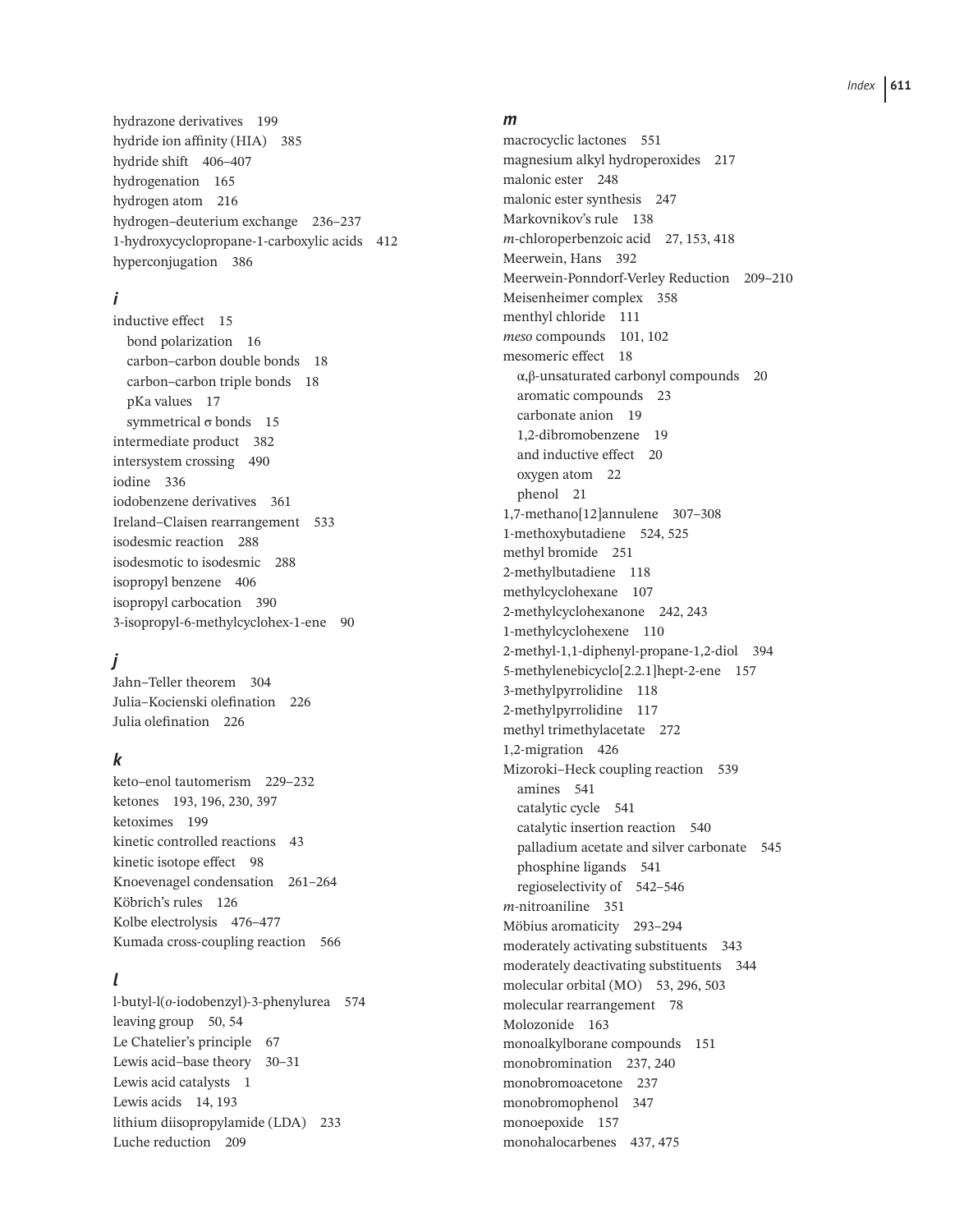**612** *Index*

monohalocyclopropanes 511 monosubstituted cyclohexanes 108 monosubstituted malonic ester 248 Mozingo reduction 194

#### *n*

Nametkin rearrangement 406 naphthalene 365–367, 444 naphthalene endoperoxide 491 *N*-bromosuccinimide (NBS) 474 N-chloraminocyclopropanol derivatives 416 Neber reaction 415 Neber rearrangement 415 Negishi-coupling reaction 558 iodoalkanes 560 Nickel-catalyzed cycle 561 organozinc reagents 561 Palladium-catalyzed cycle 560 polyfunctional alkyl iodides 559 unsymmetrical biaryls and diarylmethanes 558 neighboring groups 75–78 neomenthyl chloride 111 *N*-heterocyclic carbenes (NHCs) 557 nitration 336–337 nitrenes acyl azides 455 Curtius rearrangement 455–456 cycloaddition reactions 458 Hofmann rearrangement 458 insertion reactions 460 Lossen rearrangement 457–458 synthesis 454 rearrangements 455 Schmidt rearrangement 457 nitriles 216 nitrogenous compounds 11 3-nitropyridine 325 *N,N*-dimethylneomentylamines 123 *N*-nitropyridinium nitrate 325 *N*-Nitrosoalkyl Urea Compounds 433 nonaromatic 287 nonclassical carbocations 384 nonnucleophilic lithium tetramethylpiperidide (LTMP) 330 norbornane system 231 norbornyl cation 405 2-norbornyl cation 404 nucleophiles 389 nucleophilic aromatic substitution 326 addition-elimination mechanism 358–360 arenediazonium salts 360–363 elimination-addition mechanism 363–365 nucleophilic compounds 15

nucleophilic rearrangement 392, 424 nucleophilic substitution reaction 50, 328, 330 in allylic systems 71–73 ambident nucleophiles 78–80, 249 and basicity 51–53 epoxides 82 internal nucleophilic substitution reaction 74–75 neighboring group participation 75–78  $S_{N}$ 1 reaction optical activity 59–61 stereochemistry in 58–59 steric factors 61–62  $S_N$ 2 reaction factors 66–71 stereochemistry of 64–66 unsaturated systems 83 Williamson ether synthesis 80-81 nucleus-independent chemical shift (NICS) 291 nylon-6 414

#### *o*

*O*-alkylation 250 octalene 312 oppenauer oxidation 209 optically inactive compounds 60 orbital symmetry conservation 512 organic field-effect transistors (OFETs) 565 organoborane reagents 554 organomagnesium halides 210 organotin compounds 550–552 osmium tetroxide  $(OsO<sub>4</sub>)$  160 overlapping orbitals 2 oxaphosphetane 220 oxepine 330 oxidation number 25 Baeyer–Villiger oxidation 27 bonding electrons 25 carbon atom 26 carbon–carbon bonds 27 cyclization reactions 28 oxidative workup 164 oximes 199, 413 oxirene 314 oxymercuration–demercuration to 3,3-dimethyl-but-1-ene 146 oxymercuration reaction 147, 148 ozonolysis 162

#### *p*

palladium-catalyzed carbonylation reactions aryl halides 574  $Mo(CO)<sub>6</sub>$ -mediated carbonylation 577–578 organometallic reagents 576–577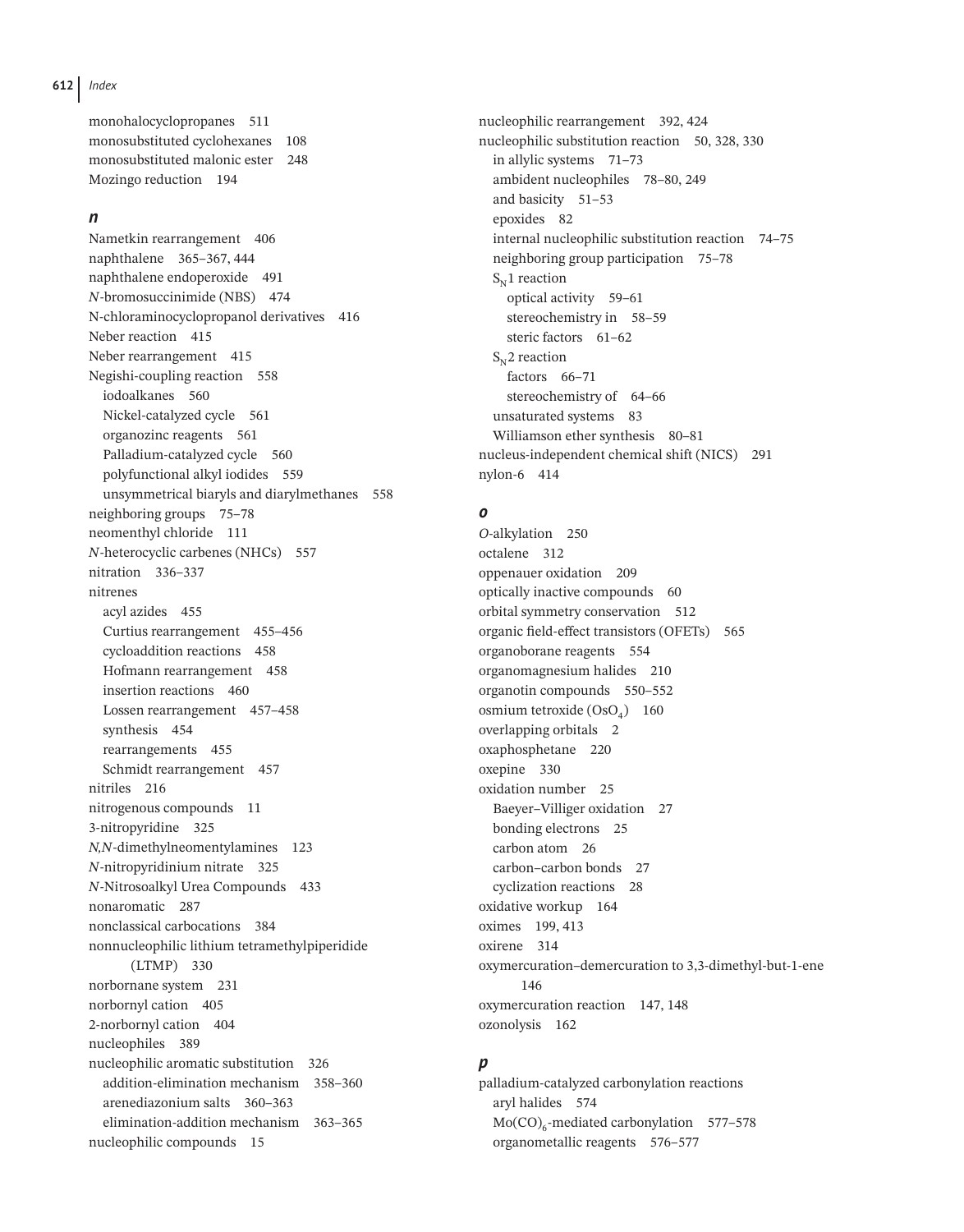paramagnetic ring current 290 partial racemization 58 *p*-bromobenzenesulfonate 400 *p*-chlorotoluene 352 2,4-pentadione 230 pentalene 311 pericyclic reactions 500 characteristic features 500 cheletropic reactions 501 cycloaddition reactions 500 electrocyclic reactions 500, 505 frontier molecular orbitals 502–505 sigmatropic reaction 501 Woodward–Hoffmann rules 501–502 Perkin condensation 264–265 Peterson olefination 227 phenanthrene 368 3-phenyl-2-butanone 237 phenylhydrazine 198 4-phenyl-l,2,4-triazoline-3,5-dione (PTAD) 486 phosphonium ylides 219 phosphorescence 490 photochemical electrocyclic reactions 506 pinacolone 393 pinacol rearrangement 393 polarized bonds 31 polarizer 60 polar reactions 50 polycyclic aromatic compounds benzenoid aromatic compounds 368–373 coronene 370 fullerene 372 graphite 370–371 naphthalene 365–367 potassium *t*-butoxide 97 precalciferol 529 primary ozonide (molozonide) 163 protecting group 192 protection of diols 193 proton elimination 389 pyrazine 329, 330 pyrene 369 pyridazine 329, 330 pyridine 323 Pyridine Enhanced Precatalyst, Preparation, Stabilization and Inhibition catalyst 558 pyridine *N*-oxides 327 pyridine-sulfur trioxide complex 319 pyrimidine 329, 330 pyrolitic elimination 119 pyrolytic elimination Chugaev elimination 121–123 ester pyrolysis 120–121

pyrrole 316–318 pyrrolidine 243 3-pyrrolidinethiophene 332

#### *r*

radical-pair mechanism 426 radical polymerization 478 radical reactions 50 radicals 12 addition to alkenes 478 antibonding orbital 469 atom-abstraction reaction 472–475 benzylic systems 470 Birch reduction 481–483 carbocations 469 C–H bond dissociation energies 469 di-π-methane rearrangement 483–485 diradicals 486–487 ESR spectroscopy 468 generation 471 Kolbe electrolysis 476–477 manganese radical 480–481 planar and pyramidal structures 468 radical addition to alkenes 478–480 radical combination 475–476 radical disproportionation 476 singlet oxygen 487–496 structure and stability 468 Ramberg–Bäcklund reaction 411 reaction kinetics 41 reaction rate 44, 76 reductive deamination 360 reductive dediazonization 360 reductive workup 163 ring expansion 450 ring inversion 105 ring opening process 511 Robinson annulation 256–257

### *s*

Schiff base 196 Schiff base formation 196 Schlenk equilibrium 211 secondary amines 197 semibenzilic rearrangement 408, 409 semicarbazide 198 semipinacol rearrangement 396 sesquifulvalene 314 Shapiro reaction 433 Sharpless asymmetric epoxidation 156 Sharpless asymmetric oxidation 155 Sharpless oxidation 155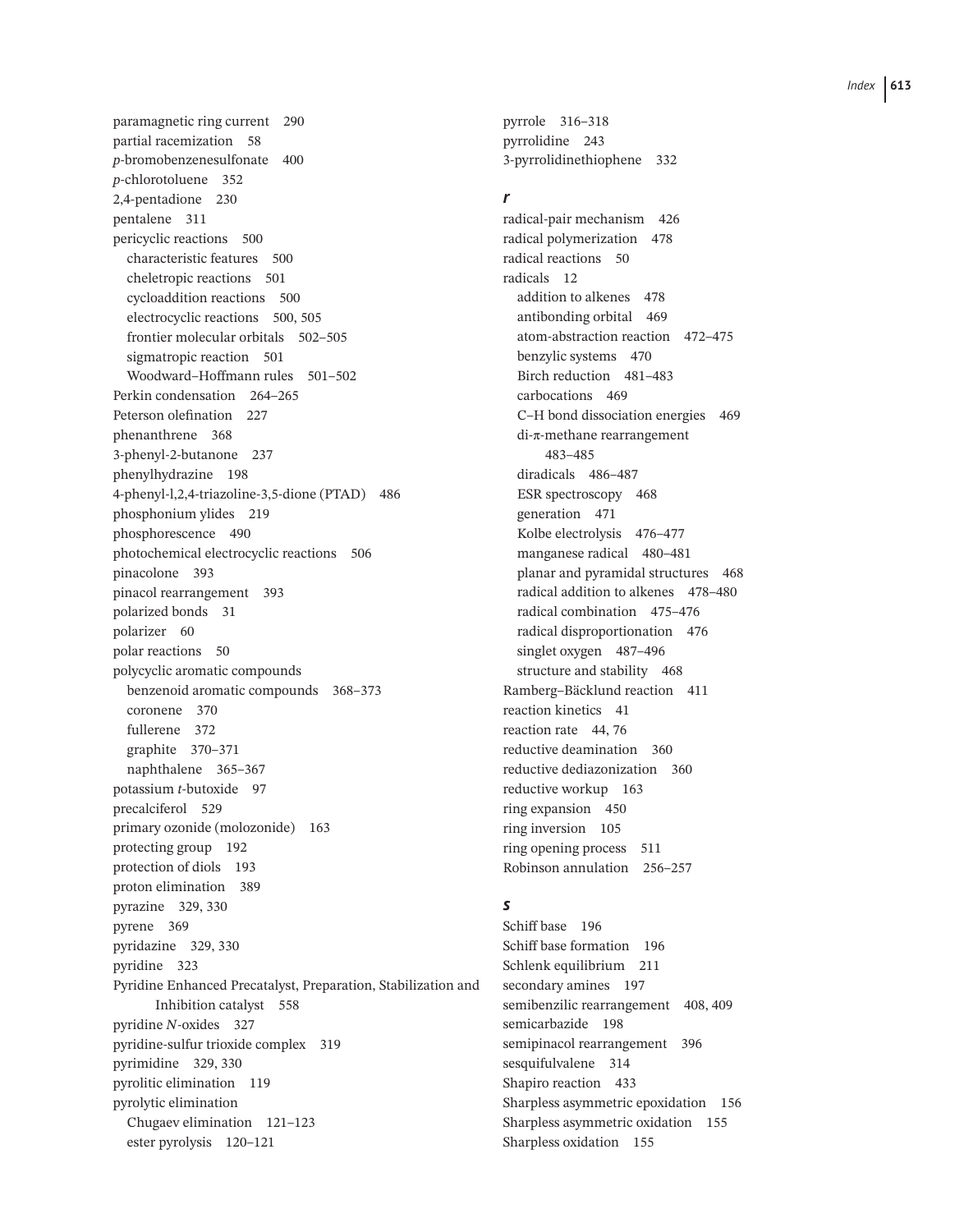sigmatropic reactions 501, 526 antarafacial shift 526 calciferol 529 configuration isomerization 527 cycloheptatriene 529 precalciferol 529 suprafacial shift 526 thermal 1,3-hydrogen shift 527 Woodward–Hoffmann rules 530 Simmons–Smith Reaction 437–438 singlet oxygen chemical sources 490–492 [2+2] cycloaddition reactions 493–495 [4+2] cycloaddition reactions 495, 496 electronic configuration 487–489 ene reaction 492–493 photosensitized singlet oxygen 489, 490 single transition state 42 singly occupied molecular orbital (SOMO) 469 sitagliptin 155 sodium ethoxide 110 solvent effect 68 solvolysis 269 Sommelet–Hauser rearrangement 427–428 Sonogashira-coupling reaction 562 acetylenes and organic halides 562 4-bromo-2,3,5-trichloro-6-iodopyridine 563 conjugated acetylenic compounds 562 copper-free Sonogashira coupling 564, 565 organic field-effect transistors (OFETs) 565 Palladium-copper-catalyzed cycle 564 sp2-hybridization 184 spirodienone systems 398 stable ylides 220 staggered conformation 99 stereochemistry 214 Stevens rearrangement 425–427 Stieglitz rearrangement 416 Stille cross-coupling reaction 547 organotin compounds 550–552 palladium catalyst 548 sp2-hybridized organohalides 548 Stobbe condensation 265 Stork enamine reaction 243 Straus coupling 537 strongly activating substituents 342 substituted anilines 39 substitution mechanism 271 sulfonation 337–338 sulfur ylides 224 suprafacial bond formation 517 suprafacial shift 526

Suzuki–Miyaura coupling reaction 552 advantages of 554 aryl boronic acids and aryl bromide 552 biaryl derivatives 557 boronate pathway and oxo–palladium pathway 554 catalytic cycle 553 *E*-1-hexenylborane and *trans*-styryl bromide 553 *N*-heterocyclic carbenes (NHCs) 557 nickel complexes 555 organoborane reagents 554 Pd-PEPPSI catalysts 558 ribisin A 556 transmetalation reaction 554 *syn*-elimination 112 *syn*-periplanar conformation 103, 120

#### *t*

tautomerism 229 *t*-butylhydroperoxide 155 *t*-butylmagnesium bromide 217 tertiary butylamine 245 tertiary carbocations 414 testosterone synthesis 267 tetrahedral structure 3 tetrahydrofuran 250 1,4,5,8-tetrahydronaphthalene 136 1,3,5,7-tetramethylcyclooctatetraene dianion 302 tetraphenylyclopentadienone 298 thermodynamic controlled reactions 43 thienothiophenes 322 thiepine 332 thiirene 315 thioacetals 193, 194 thioethers 93 thiophene 321 *threo* isomers 100, 120 Tiffeneau–Demjanov reaction 28, 395 *trans* alkenes 91 *trans,cis,trans-*octa-2,4,6-triene 507, 508 *trans* configuration 109 *trans-*1,2*-*dibromocyclohexane 109, 111 *trans-*1,2*-*dihalocyclohexanes 108 transesterification 273, 274 trans isomer 91 transition state 42 *trans*-olefin 120 trialkylamine 117 trialkyloxonium tetrafluoroborate 329 trichloromethyl carbanion 436 trifluoroacetic acid 37 trimethylamine 39 trimethylsilyl carboxylate 331 2,4,6-trinitroaniline 39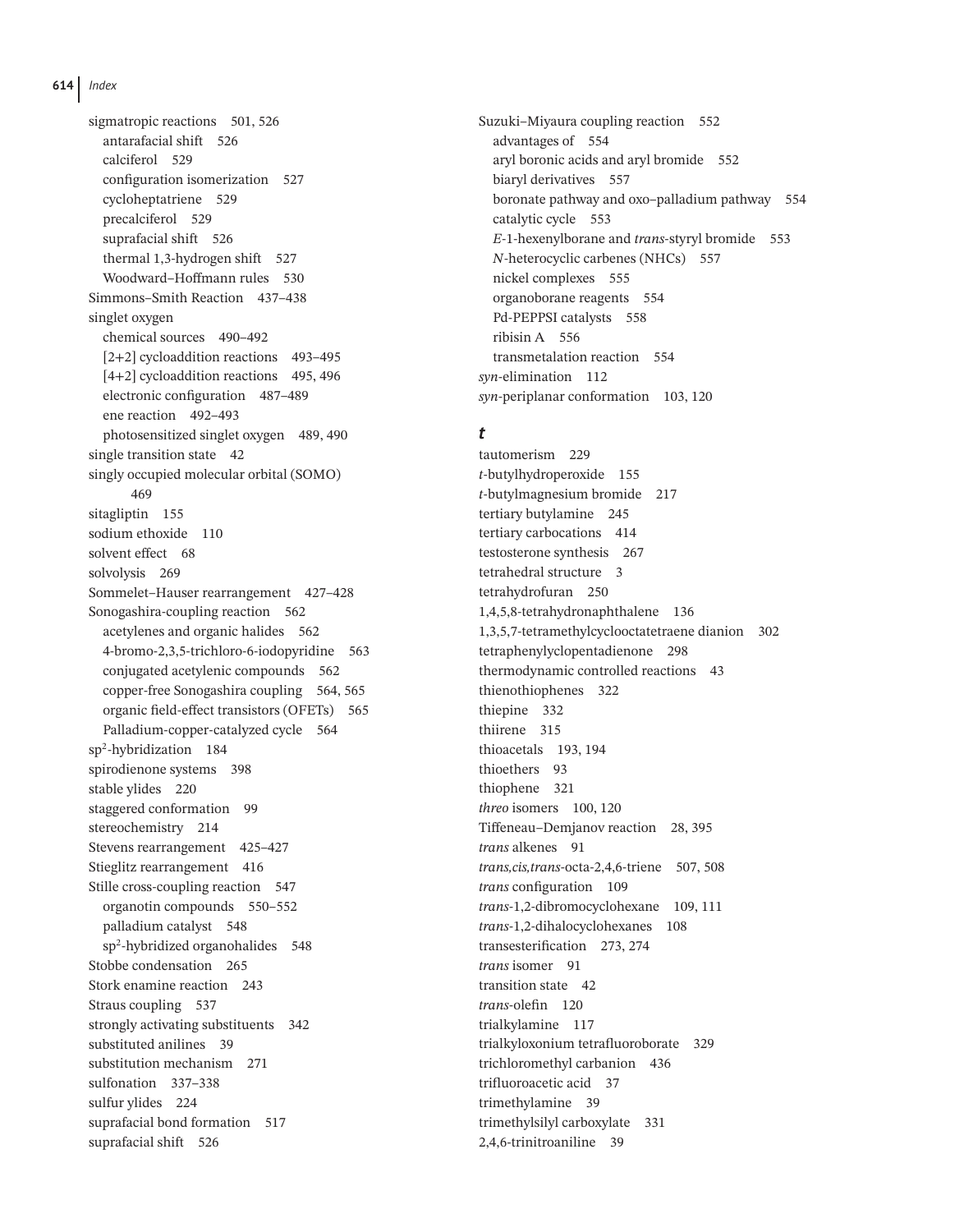tri-*t*-butylcyclobutadiene 304 tropone 519 tropylium ion 299 Tsuji–Trost coupling reaction 571

### *u*

umpolung 195 unimolecular conjugate base elimination 113 unsaturated systems 83

#### *v*

vicinal *cis*-dihydroxylation 159 vinylidene–alkyne rearrangement 452–453 vinylmagnesium bromide 545

### *w*

Wagner–Meerwein rearrangements 391, 405, 481 weakly activating substituents 343 weakly deactivating substituents 344 Wilkinson's catalyst 169 Williamson ether synthesis 80-81 Wittig cyclization 126 Wittig–Horner reaction 222, 223

Wittig reactions 219, 220 Wittig rearrangement 429 Wittig–Schlosser Reaction 221, 222 Wohl–Ziegler reactions 474 Wolff–Kishner reduction aldehydes and ketones 200 hydrazone derivatives 200 reduction reaction at room temperature 200 Wolff rearrangement 446–448 Woodward–Hoffmann rules 501–502, 507–512 cycloaddition reactions 515 symmetry elements 512, 513 Wurtz coupling 538

# *x*

X-ray crystallographic analysis 297, 299 X-ray diffraction 19, 149, 282 X-ray structural analysis 296, 301, 308

# *y*

ylides reaction 218–227

## *z*

Zaitsev product 89, 96, 116, 122, 123